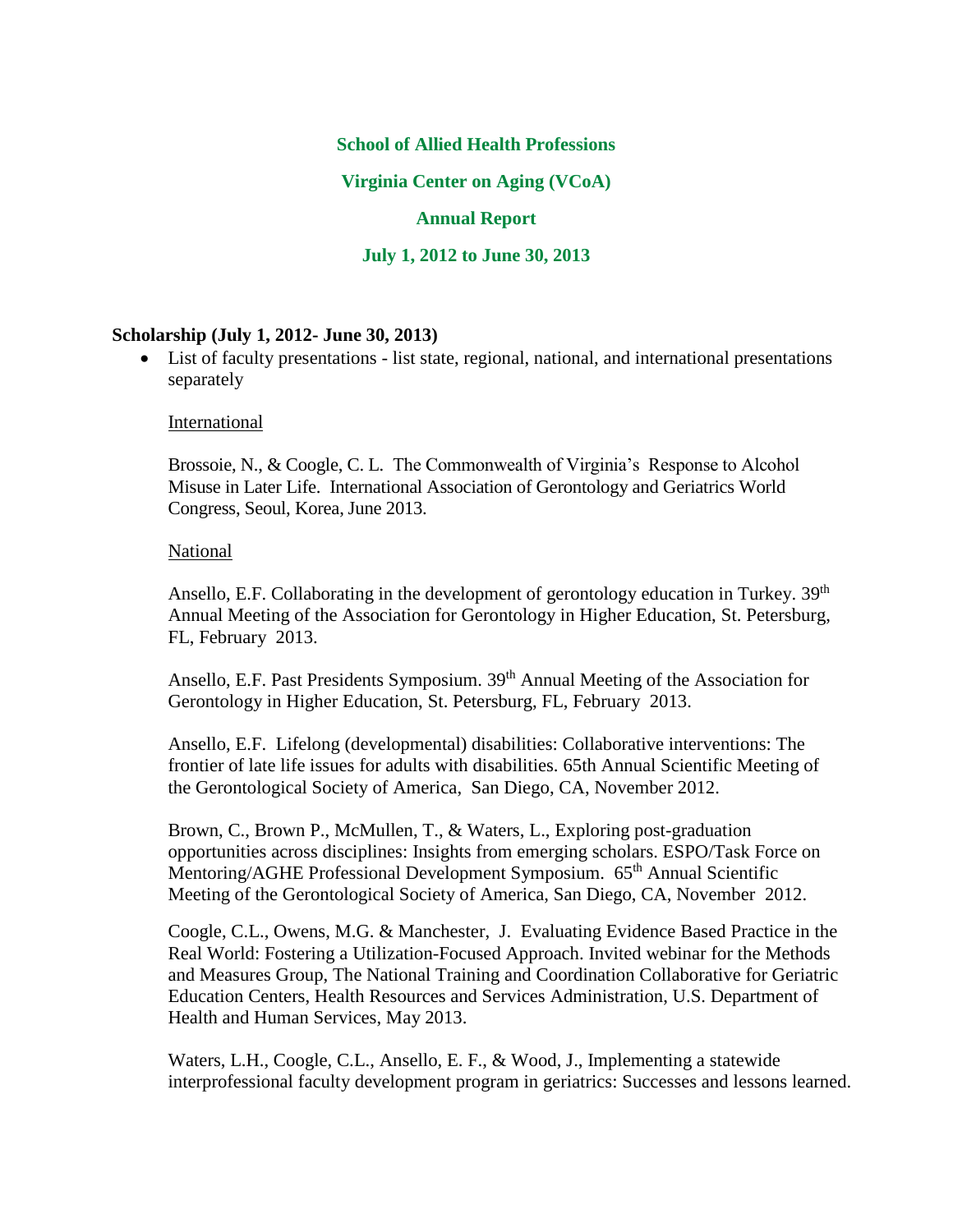39th Annual Meeting of the Association of Gerontology in Higher Education, St. Petersburg, FL, February 2013.

### Regional

Ansello, E.F. The gift of time: Aging with lifelong disabilities. 2013 Conference of the Association on Aging with Developmental Disabilities, St. Louis, MO, May 2013.

Ansello, E.F. Geriatric education centers as community partners. 34th Annual Meeting of the Southern Gerontological Society, Charlotte, NC, April 2013.

Ansello, E.F. Gerontology in the primary grades: Teaching about aging through kids' books. 34th Annual Meeting of the Southern Gerontological Society, Charlotte, NC, April 2013.

Ansello, E.F. The Council of Presidents Symposium: Retirement taught, retirement lived. 34th Annual Meeting of the Southern Gerontological Society, Charlotte, NC, April 2013.

Owens, M. G., & Coogle, C. L. Evidence-based practice in the prevention and management of falls: A guide for  $21<sup>st</sup>$  century clinicians and educators.  $34<sup>th</sup>$  Annual Meeting of the Southern Gerontological Society, Charlotte, NC, April 2013.

Waters, L., Pole, L., & Miller, C. Start the conversation: Community-based initiatives to promote advance care planning and physicians orders for scope of treatment. 34<sup>th</sup> Annual Meeting of the Southern Gerontological Society, Charlotte, NC, April 2013

### List of faculty poster presentations

Bonwell, P. B., Cotter, J. J., Coogle, C. L., Dodd-McCue, D., Revere, J. H. Medicare dental coverage impacts retirement transition. The 34<sup>th</sup> Annual Meeting of the Southern Gerontological Society, Charlotte, NC, April 2013.

Bonwell, P. B., Cotter, J. J., Coogle, C. L., Dodd-McCue, D., Revere, J. H. Cohort membership supports structural lag in Medicare policy and its coverage of dental services. 65th Annual Scientific Meeting of the Gerontological Society of America, San Diego, CA, November 2012.

Owens, M. G., Coogle, C. L., Mathews, J. H., Hellman, J. C., & Ansello, E. F. Interdisciplinary team training in evidence-based practices to address the prevention and management of falls in older adults. 1<sup>st</sup> Annual Emswiller Interprofessional Symposium, Richmond, VA, March 2013.

Waters, L. H., Coogle, C. L., Hackett, L. P., Mathews, J. H., & Ansello, E. F. The Virginia Geriatric Education Center's Interprofessional Faculty Development Program. 1<sup>st</sup> Annual Emswiller Interprofessional Symposium, Richmond, VA, March 2013.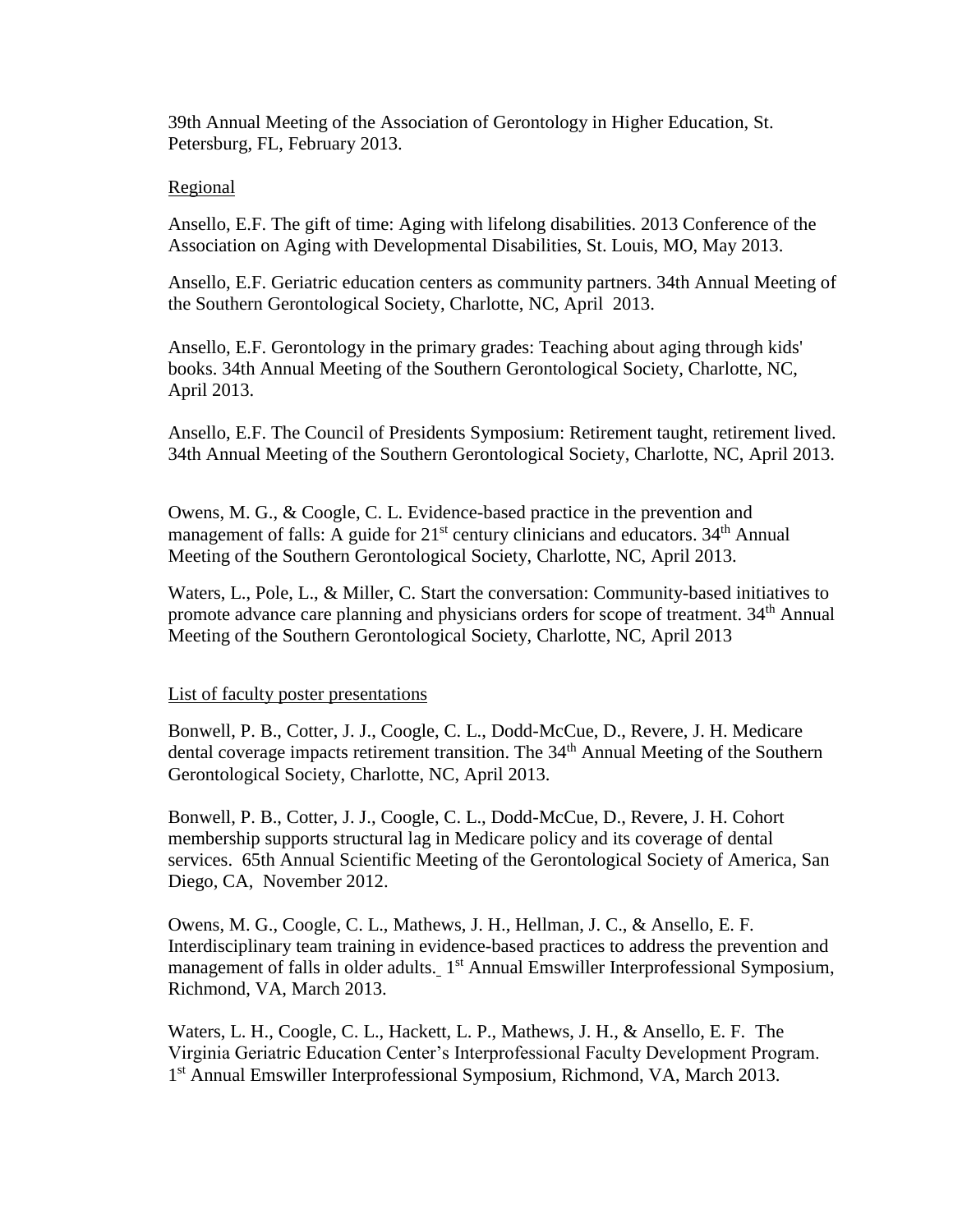Waters, L., Coogle, C., Lyckholm, L., Cassel, B., Hong, S. & Cotter, J. The cultural bias against less aggressive palliative care: Consults vs. unit admissions . 65th Annual Scientific Meeting of the Gerontological Society of America; San Diego, CA, November 2012.

## **Research (July 1, 2012- June 30, 2013)**

- List of external awards from private foundations and any internal awards that may not have funneled through sponsored programs - N/A
- List of Community Engaged Research (with IRB #)

Virginia Geriatric Education Center (VGEC): 24-Hour Inter-professional Training on Evidence Based Practice (EBP) Falls Assessment and Prevention, VCU IRB #: HM14409, approval expires April 30, 2014.

Virginia Geriatric Education Center. VCU IRB#HM13549. Approved March 14, 2011

• List of PRIP Pilot Awards  $-N/A$ 

# **Development (July 1, 2012- June 30, 2013)**

N/A

# **Awards (July 1, 2012- June 30, 2013)**

List of faculty awards received outside of the University

GRITS (Gerontologists Rooted in the South) Hall of Fame Member, Southern Gerontological Society, 2013 (Constance Coogle)

# **Service (July1, 2012-June 30, 2013)**

• List of faculty serving on editorial boards

Ansello *(Journal of Policy and Practice in Intellectual Disabilities)* Coogle *(The Gerontologist)* Coogle *(The Journal of Applied Gerontology)* Coogle *(Gerontology and Geriatrics Education)* Kupstas *( Journal of Elder Abuse and Neglect)*

 List of faculty holding leadership positions in state, regional, or national professional organizations

# National

Waters, Treasurer, Executive Committee Member, Association for Gerontology in Higher Education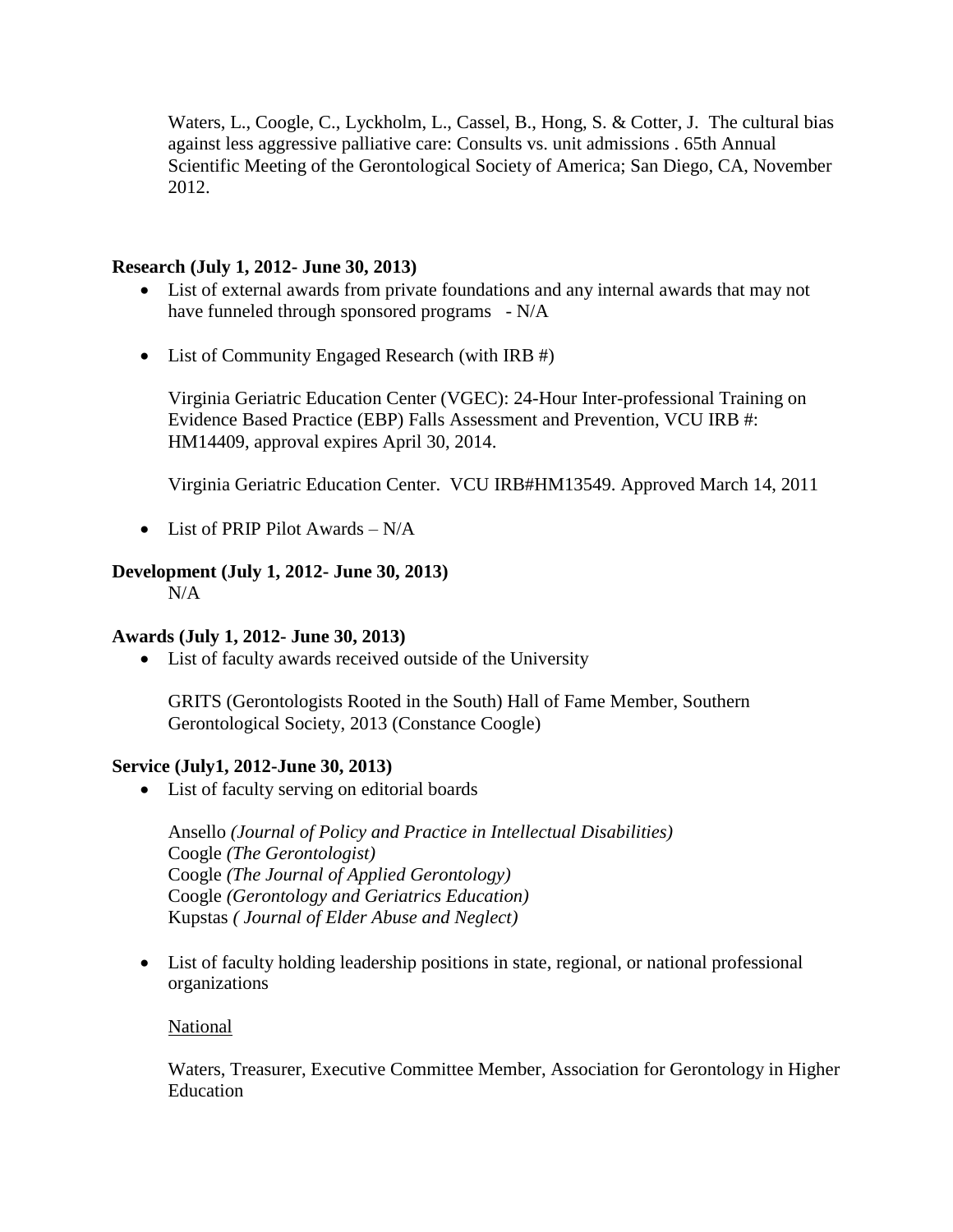Waters, Member-at-Large, Board of Directors, National Association for Geriatric Education (NAGE), and National Association of Geriatric Education Centers (NAGEC)

### Regional

Ansello, Site Selection Committee Chair, Southern Gerontological Society

Coogle, Publications Committee Chair, Southern Gerontological Society

Ansello and Coogle, Past Presidents Committee, Southern Gerontological Society

State

Furr, President, Virginia Coalition for the Prevention of Elder Abuse

Kupstas, Governor's Domestic Violence Prevention and Response Advisory Board; Chair, Subcommittee on Expanding Services to the Elderly and Victims with Disabilities and Mental Illness.

- List of university designated "service learning" courses  $N/A$
- List of involvement in "pipeline" programs N/A
- List of community, national, or international partnerships

Alcohol and Aging Awareness Group (state)

Central Virginia Task Force on Domestic Violence in Later Life

### **Facilities**

- List of new or renovated research space N/A
- List of classroom or technology upgrades N/A

### **Academic Programs**

 List of program improvements or expansion, including mode of delivery N/A